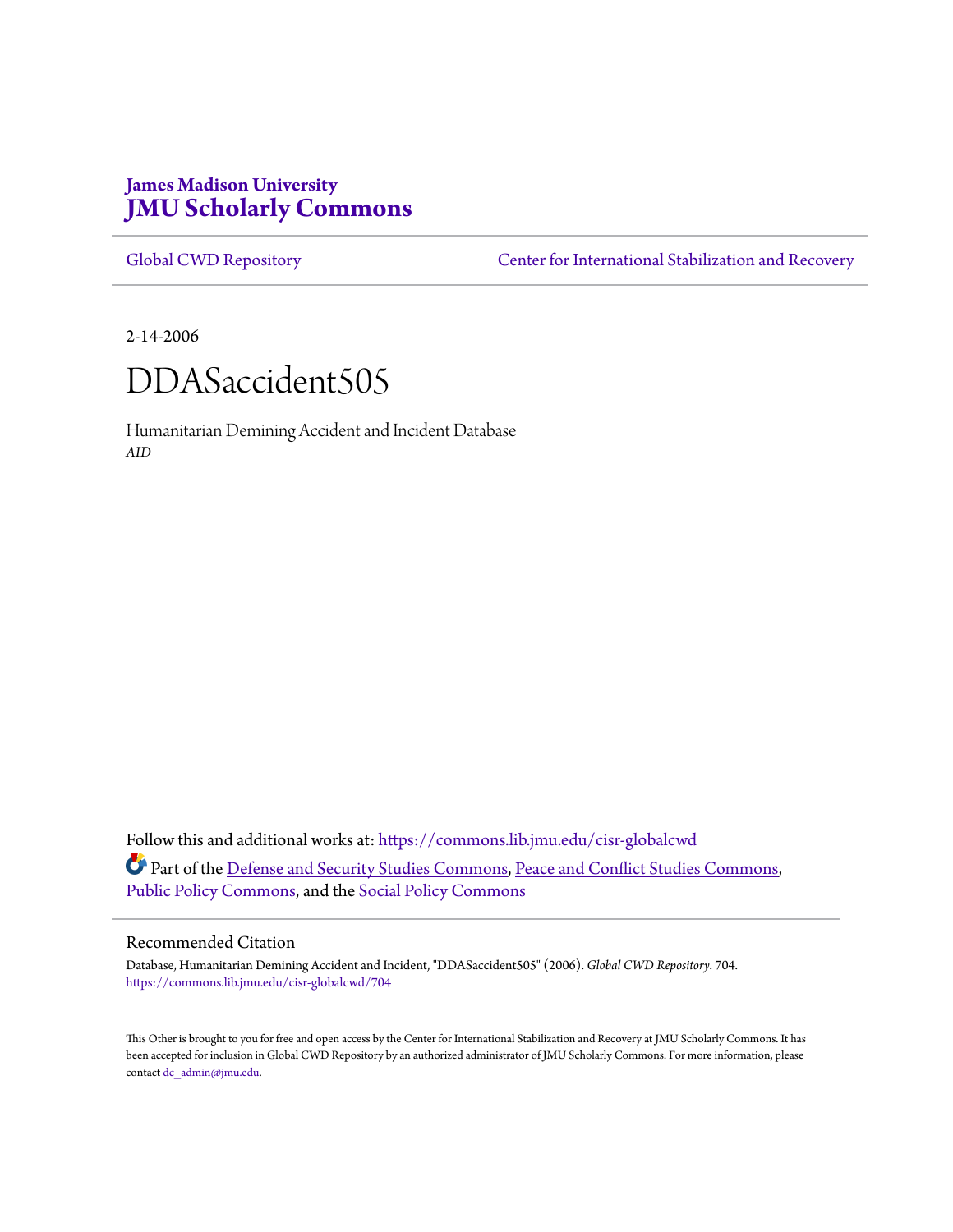# **DDAS Accident Report**

| <b>Accident details</b>             |                                                                                              |                                  |                                                       |
|-------------------------------------|----------------------------------------------------------------------------------------------|----------------------------------|-------------------------------------------------------|
| <b>Report date: 24/01/2008</b>      |                                                                                              | Accident number: 505             |                                                       |
| Accident time: 10:30                |                                                                                              | <b>Accident Date: 14/02/2006</b> |                                                       |
| Where it occurred: MF#              | AF/0308/01648/092.<br>New Bakhshi Khail<br>Village. Bagram<br>District of Parwan<br>Province |                                  | <b>Country: Afghanistan</b>                           |
| <b>Primary cause: Field control</b> | inadequacy (?)                                                                               |                                  | Secondary cause: Management/control<br>inadequacy (?) |
|                                     | <b>Class:</b> Missed-mine accident                                                           | Date of main report: 28/03/2006  |                                                       |
| ID original source: OPS 04/05-01    |                                                                                              | Name of source: UNMACA           |                                                       |
|                                     | <b>Organisation: [Name removed]</b>                                                          |                                  |                                                       |
|                                     | Mine/device: YM-1 AP blast                                                                   | Ground condition: agricultural   | (abandoned)                                           |
|                                     |                                                                                              |                                  | building rubble                                       |
| Date record created:                |                                                                                              | Date last modified: 24/01/2008   |                                                       |
| No of victims: $0$                  |                                                                                              | No of documents: 2               |                                                       |

# **Map details**

**Longitude: Latitude:**

**Map name:** 

**Alt. coord. system:** WGS 84 **Coordinates fixed by:** GPS **Map east: E= 06932869 Map north: N= 3496564** Map scale: Map series: Map edition: Map sheet:

# **Accident Notes**

mine/device found in "cleared" area (?) use of shovel (?) protective equipment not worn (?) non injurious accident (?)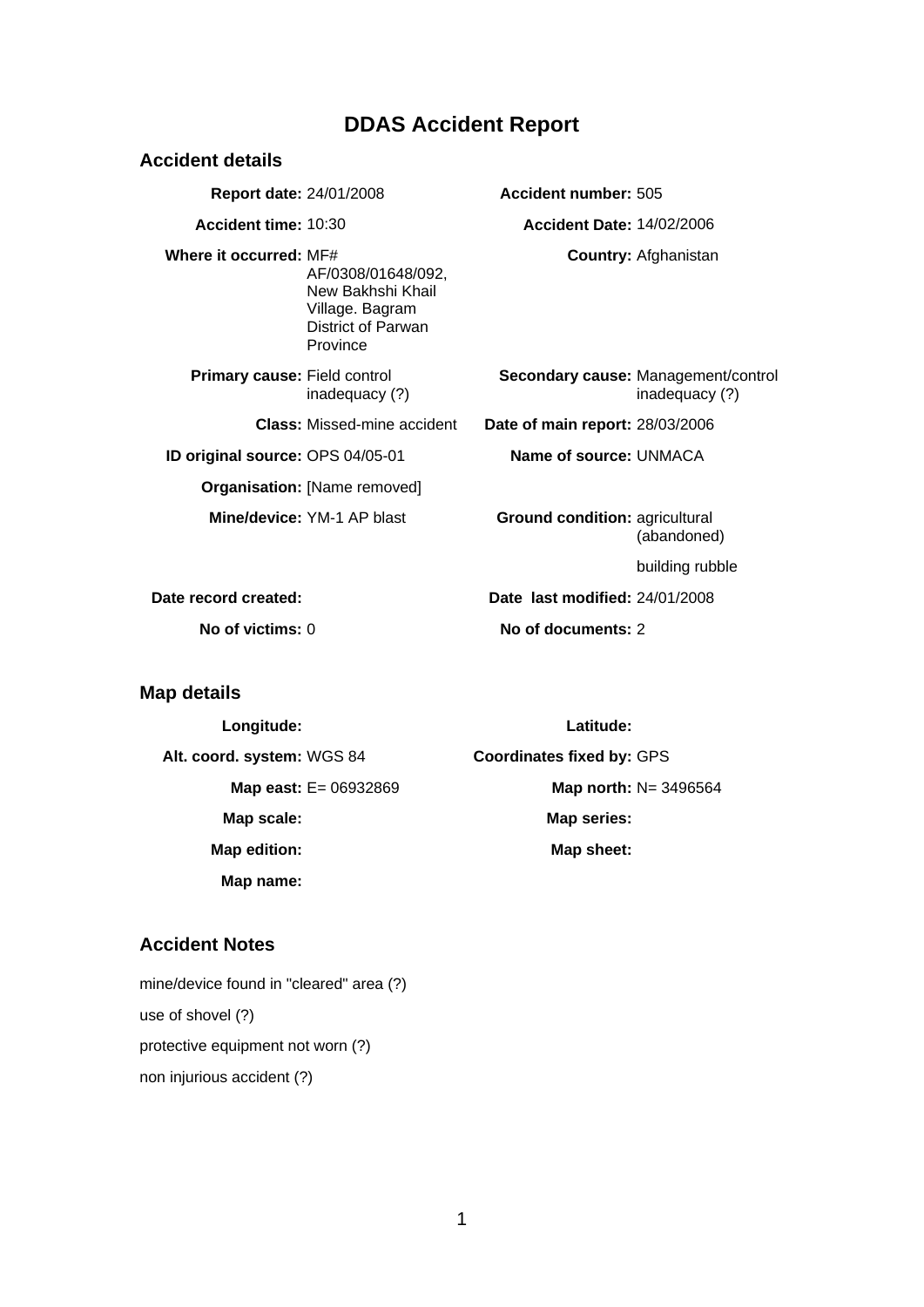## **Accident report**

The report of this accident was made available in August 2007 as a PDF file. Its conversion to a text file for editing means that some of the formatting has been lost. The substance of the report is reproduced below, edited for anonymity. The original PDF file is held on record. Text in [ ] is editorial.

### **Cover letter**

To: Chief of Operations, UNMACA From: A/Area Manager UNAMAC Kabul Date: March 8, 2006

Subject: Missed Mine Investigation Report

Attached please find the investigation report along with its supporting documents and photos of the missed mine found on 14 Feb 06 by M. Ismael resident of Bakhshi Khil Saighani Village, Bagram district within the cleared area of MF 092.

The investigation team concluded that the clearance team has not excavated/removed extra soil and checked the MF from its original undisturbed ground level, while it was clearly mentioned in the related task order.

ATC MCT is assigned to re-check an area of 600 sqm adjacent to the surrounding walls of the above-mentioned house from the original land surface.

The findings and recommendations are mentioned in the report, forwarded for your info and further action.

# **InvestigatIon Resport of Mine/UXO Accident/Incident within the ground of Demining**

Accusatory details if mine is missed: MF.No. AF/0308/01648/092.

Clearance method: Manual/ MDD, task completed 25/10/2004.

Accident occurred 14.02.2006 at 10:30.

Accident/incident-happened on I the mine is found in the yard of a house.

Accident/Incident Location: WGS 84, N= 3496564: E= 06932869: GPS

Device caused the incident/accident: YM-1 AP blast mine

The mine had not blasted and the local resident found it during excavation in his house yard. While the house owner was excavating land by shovel, the AP mine was discovered.

Device was discovered in area classified as: Completely cleared task.

Detail of the area: The Open area was cleared by MDC while, the house surrounding and inside area had been cleared by ATC MCT. The missed mine area belongs to ATC-MCT- 09.

Date of completion and handover: 27.10.2004

Detector type/depth of detection: Manual and by Dog 15 Cm

In the specific area where the mine was found MDD has not been used.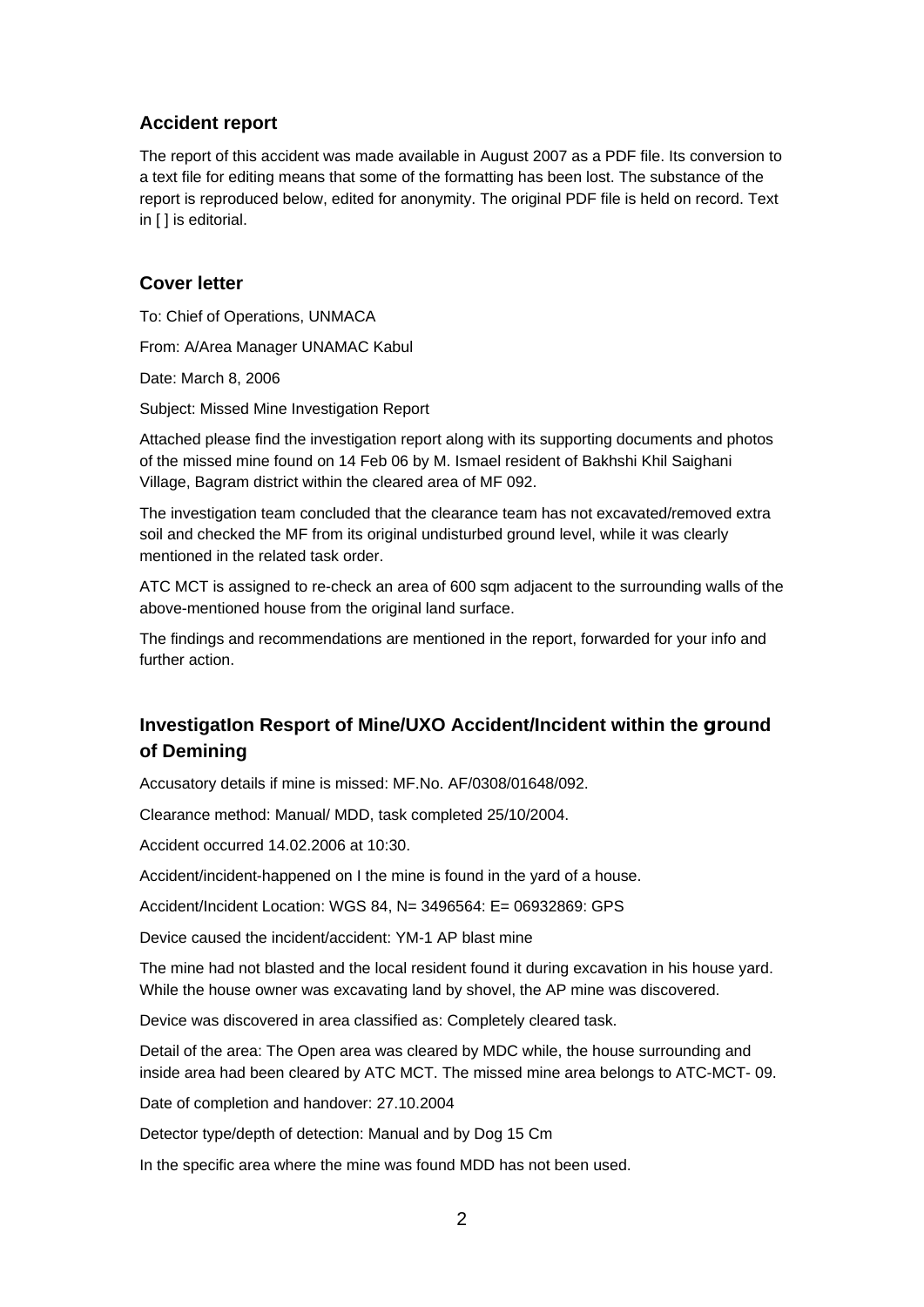No and result of QA during operation in mentioned task: 2, Satisfactory.

#### **History of the Minefield:**

The minefield AF/0308/01648/092 located in New Bakhshi Khil village, Bagram district. This area was front line and fighting area between the then Mujahideen and Taliban. After the withdrawal of Taliban, UNHCR wanted to resettle local people in this area. So UNHCR requested AMAC to clear this area from UXO hazard and mine. After completion of the area clearance most of the people returned and resettled in this area. ATC MCT-09 and MDC MDG-18 have cleared the MF 092 during 21/09/2004 to 25/10/2004. ATC MCT-09 cleared the house in which the mine has been discovered, under supervision of team leader [Name removed].

#### **Description of the incident:**

There is only one house located in the Task No. 092 the owner of the house is Mr. Abdul Ahmad who has emigrated to Iran. For the time being his nephew [Name removed] is living in the house. On 14.02.06, while he was shoveling the house plats for planting vegetable, discovered an YM1 mine. The coordinate of the mine location is  $N=3496564$  and  $E=$ 06932869. Location of the mine from entrance gate of the house is 295 degree/22 meters. Depth of the mine from original surface of the ground was about 6 cm while about 15 cm extra soil on the original surface had had already been removed by the inhabitants of the house. As soon as [Name removed] discovered the mine [he] immediately reported the AMAC QMIT-12 that was conducting QC of task No AF/0308/01648/104 located near task No. 092. The QMIT team leader, after taking photo of the mine and its location, has destroyed the mine by the help of [Name removed] Assist team leader of ATC MCT.No.06 who was working in task No.106 of this area at the same day.

#### **Conclusions**

- 1. As the house is a ruined house, the presence of the extra soil on the surface of the ground was visible and it seemed that those soils were not excavated, removed and checked properly and in accordance with the requirements of the SOP and task order.
- 2. As the type of the discovered missed mine is YM-1 which contains minimum metal, there is the possibility of other similar type mines in the above-mentioned site.
- 3. According to the observation of the investigation team the inner side of the housesurrounding walls with five meters width seemed as un-checked. The original undisturbed ground surface has not been considered during the clearance operation. Although it was clearly mentioned in task order that the task should be cleared/checked to the depth of 13 cm from the original undisturbed ground level. The discovered mine was also, located in this 5-meter width.
- 4. Taken the said reasons in to account, the discovered mine is considered missed mine.

#### **Recommendations**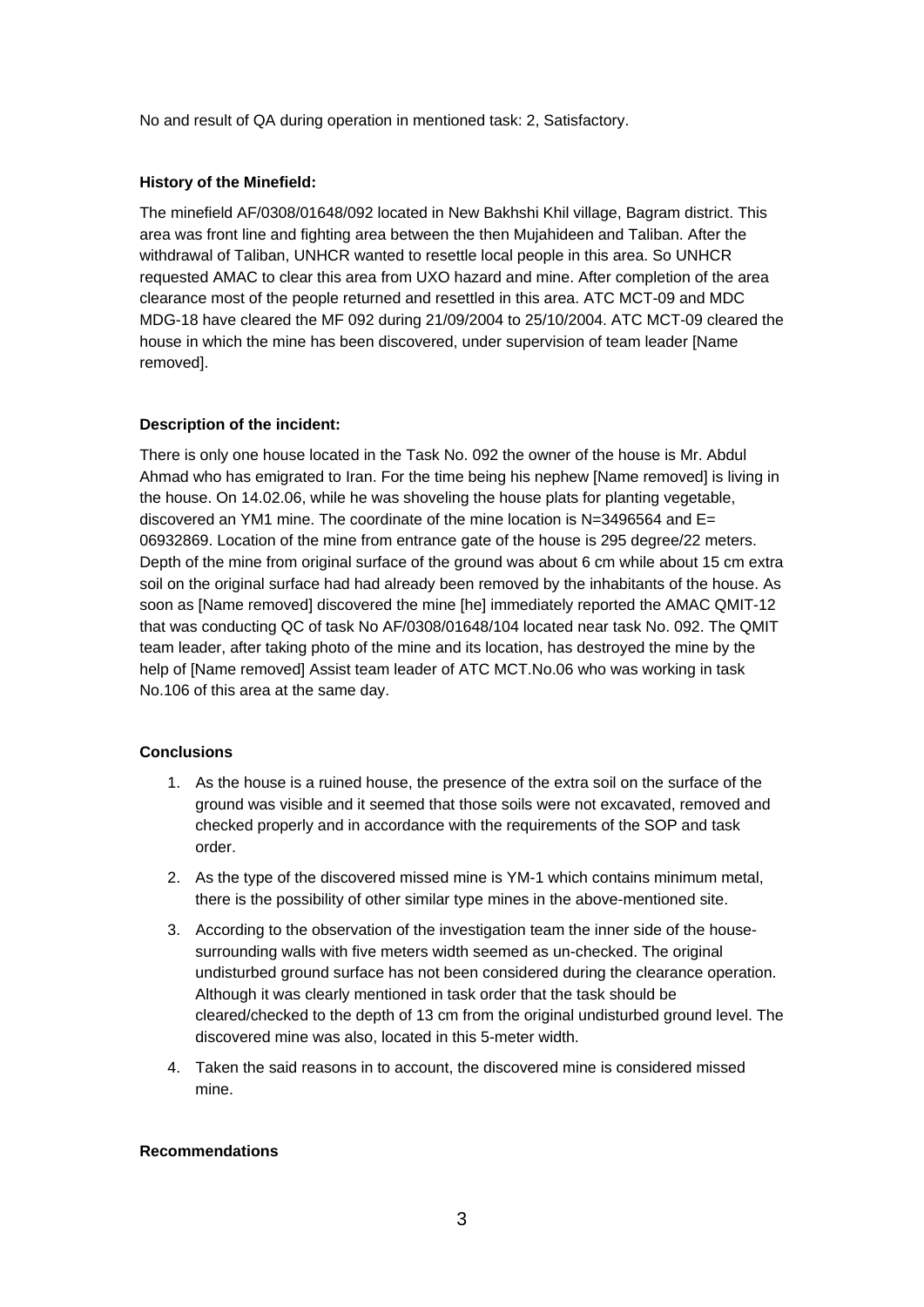- 1. It is recommended that the inner side of the house walls with five meters width should be rechecked with the depth of 13 Cm from original undisturbed ground surface.
- 2. The clearance teams should consider the depth of 13 Cm from the original surface of the ground not from the top of the extra soils.
- 3. Prior to handing over of the task, the clearance team should collect all the red marks and other signs of the cleared area and mark the cleared area by the white paint properly till the cleared area and unclear area be differentiated easily. We suggest that the area in which the house owner is not sure is estimated about 600 m2 to be rechecked and cleared with 13 cm depth from original surface level of the ground.

Attachments: [Held on file]

#### THE MINE



THE PLACE WHERE THE MISSED MINE WAS FOUND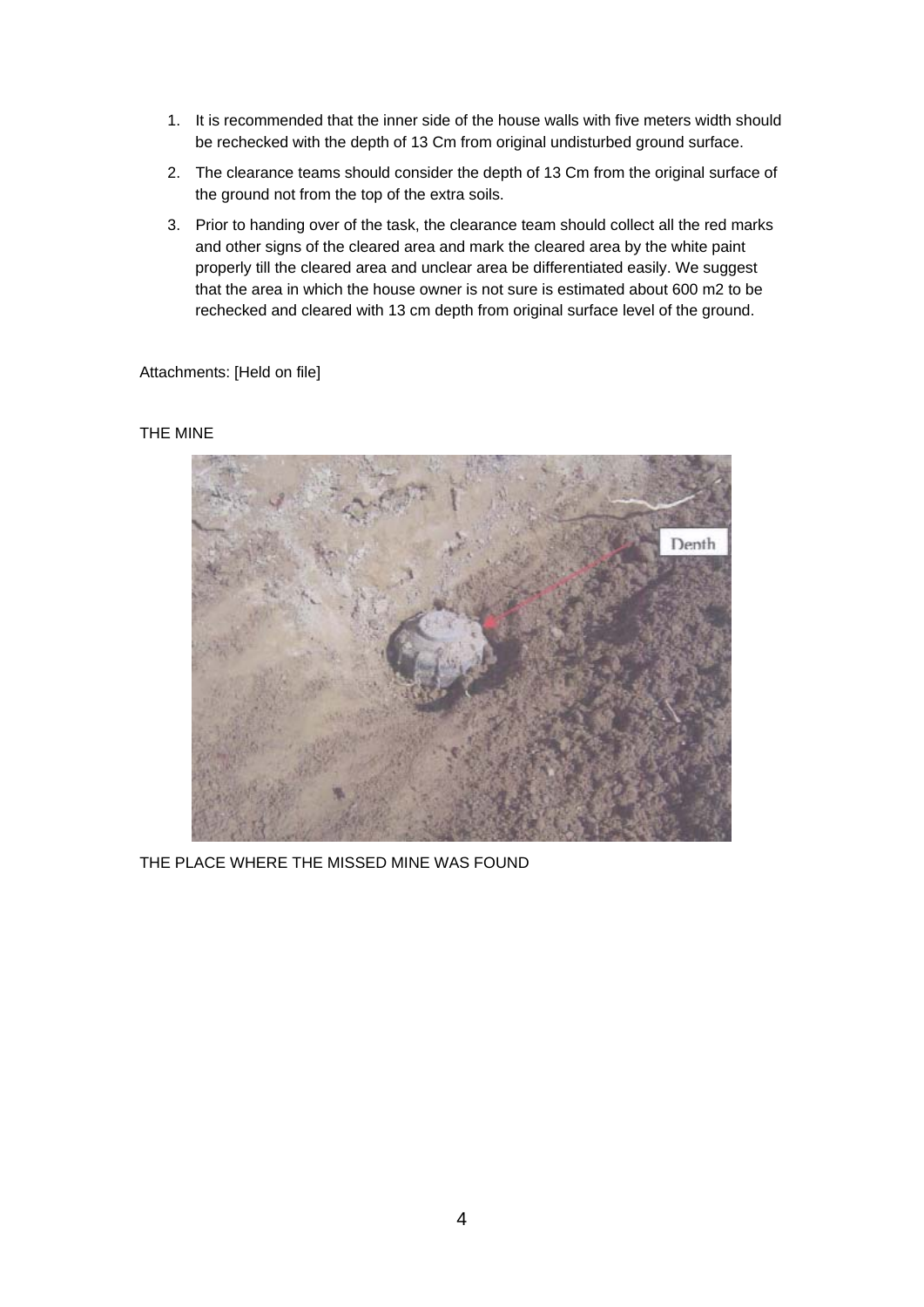

## **Task Data sheet 2004**

### **Description of the task**

Clearance of MF No. AF/0308/01648/092 located in Bakhshi Khil village of Bagram by a manual team to the standard depth of 15 cm from the actual ground surface. 30 cm for support of MDU. ATC is to assign a section from their manual team working in Bagram to clear the houses inside the minefield with two metres area around the outer sides of walls and clear ditches not suitable for MDG with one meters surround. The remaining open area will be cleared by MDG.

#### Task Description

What happened so far? The clearance was requested by UNHCR for returning of refugees in that village, assessment and technical survey was done by MCPA and the area is now ready for clearance.

What will happen in the near future? Refugees will return back to this village once the area is cleared and clearance certificate is provided.

### **Follow-up letter**

File: OPS 04/05-01

Date: March 28, 2006

To: See distribution List

From: Chief of Operations/Deputy Program Manager MAPA/UNMACA, Kabul

Subject: FOLLOW UP ACTION ON MISSED MINE DISCOVERED IN BAGRAM DISTRICT OF PARWAN PROVINCE; MF# AF/0308/01648/092

Reference: ATC Missed Mine incident investigation report dated February 27, 2006, File: 117/06 of UNAMAC Kabul.

The missed mine discovered in a cleared MF No: AF/0308101648/092 located in New Bakhshi Khail village, Bagram district of Parwan province.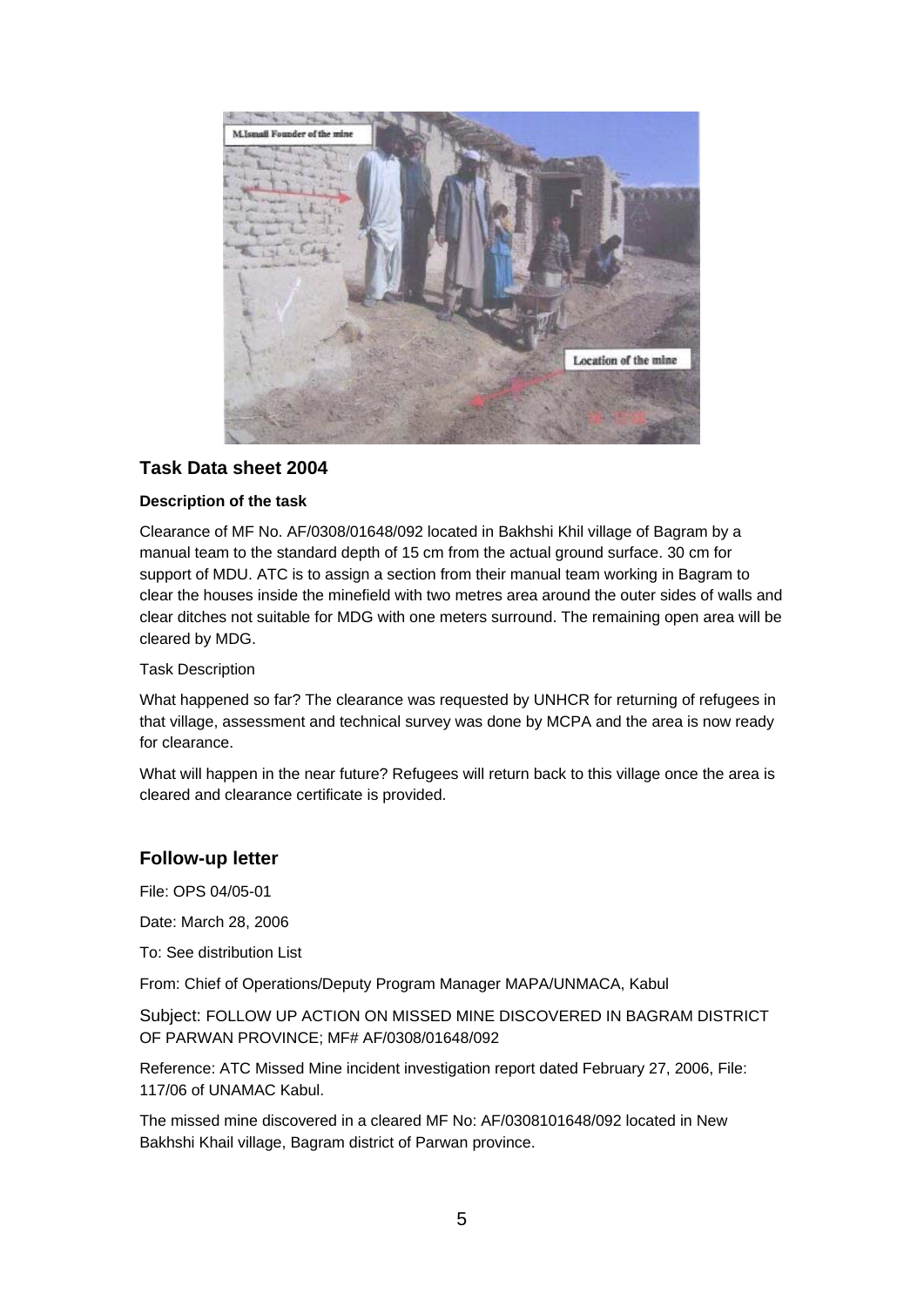This minefield was contaminated with both A/P mines in houses and A/T in open area, the house had been cleared by [National demining agency] (MCT-09) and the open area by [Specialist explosive detecting dog group].

The mine was found in a house covered in above mentioned MF, while the owner was digging the yard for sowing vegetables.

According to the investigation report, the house was ruined and the presence of extra soil on the ground surface of inner side of surrounding walls were visible which had not been excavated, removed and checked properly and in accordance with the requirements of the SOP and task order, as the original ground surface had not been considered during the clearance operation. As the type of discovered missed mine is YM1 (minimum metal mine), therefore, there is possibility of more mines of the same type in mentioned area.

#### **Recommendations**

- 1. The inner side of the house wall with the 5m width should be rechecked and the depth of 13cm should be considered from the original ground surface as was mentioned in task order.
- 2. The task should be properly marked as cleared, red marks to be removed prior to the handing over.
- 3. Refresher course to be conducted to the mentioned manual clearance team.
- 4. Disciplinary action to be taken against the team command group.

The ATC should forward the feed back to this office no later than 15th April 2006.

Distribution List:

With attachment: Area Managers (AMACs 5) Ops Assistant, AMAC Gardez Director, ATC

Less Attachment: [All demining groups working in-country.]

## **STATEMENTS**

### **Statement and Witness Report 1: houseowner**

Date: 22-02-006

Q1-Do you have information about an YM1 mine that was found in [Name removed] house on 14102/06?

Q2-Can you say about depth of the mine from the original surface of the ground?

Q3-When you found the mine what you did with it?

Q4-Would you please say about possibility of existence other mines in this cleared area?

Q5-Can you imagine that the mine has been planted after clearance as a result of hostility and political aspect?

Answers:

A1-In the last year, the house of Mohammad Omar was cleared and handed over to us we cultivated some part of the house yard last year and wanted to include the remaining part for cultivation in the current year, during work the mine was discovered.

A2- Depth of the mine from original surface of the ground was 5 to 7 cm.